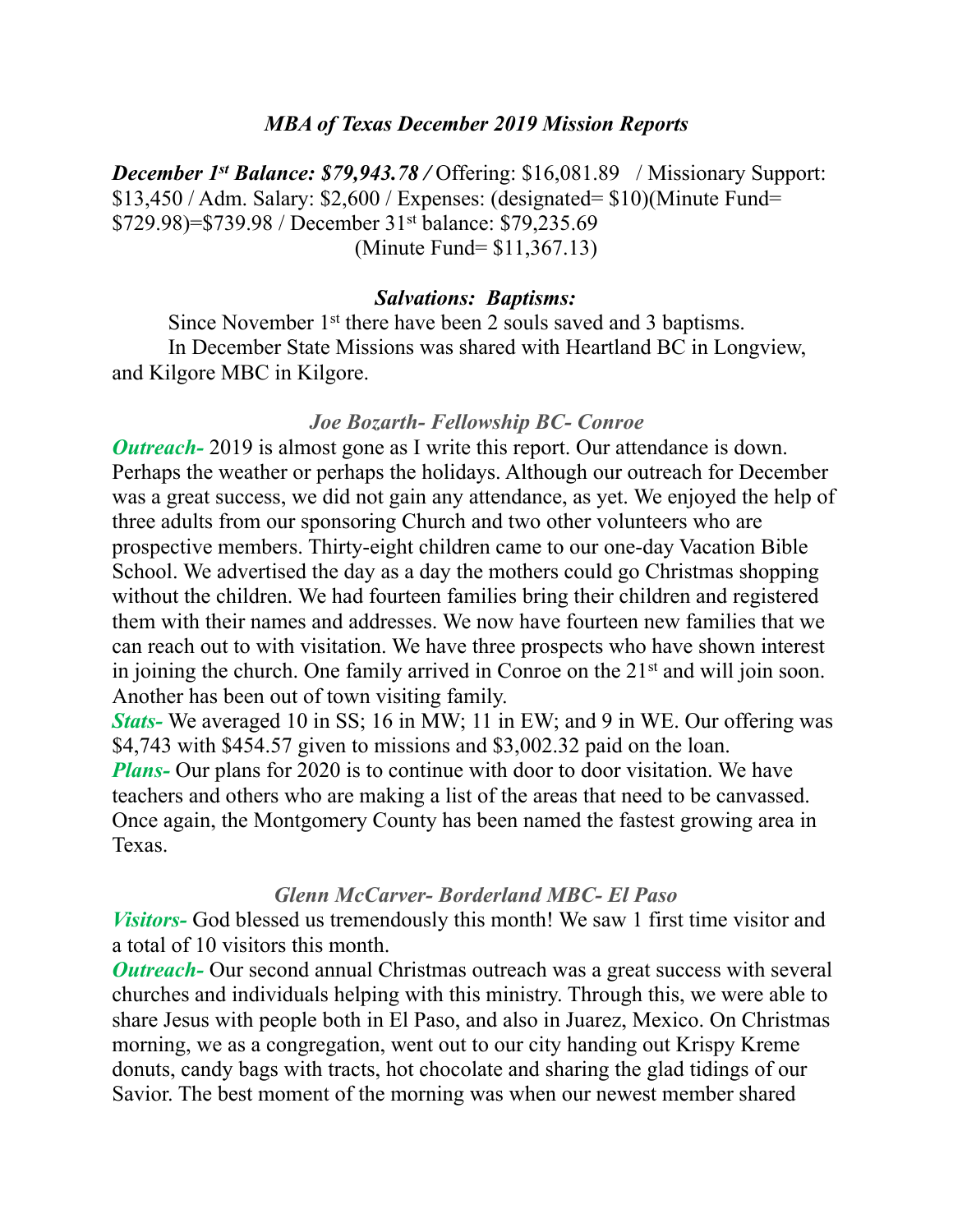Jesus with a couple on a park bench!

*Stats-* We averaged 12 in MW; 9 in WE with 1 first time visitor and 10 return visitors. Our offering was \$684 with \$150 given to missions.

*Spanish-* In addition to this, I spoke in Mexico two Sunday evenings this month. While I presented the messages from what I had written down, I was told that everyone understood my sermons completely. Pray that God continues to bless my efforts in Spanish. Thank you for your prayers and support. Please pray for the Borderland!

# *Leland Acker- Life Point MBC- Early*

*Outreach*- A blessed and wonderful Christmas season was celebrated by Life Point BC in Early. We entered a parade float into the Brownwood Christmas Parade, and handed out more than 2,500 packages including Gospel tracts, church invites, candy, activities, and invitations to our Christmas Eve service.

*Special service-* We had 26 attend our Christmas Eve service, which was livestreamed on Facebook. The video of the service has been viewed by more than 71 people on Facebook.

*Stats-* We averaged 17 in SS; 18 in MW; and 18 in WE. Our offering was \$1,637 with \$350 given to missions.

*Organization service-* We are looking forward to our organizational service on Saturday January 11<sup>th</sup> at 10 am. Come out and see us.

# *Victor Rice- Shiloh MBC- San Antonio*

*Cupcakes-* We give thanks for all the churches that have supported us through financial and prayers. We have been blessed to be able to give rides for our homeless shelter for Sunday services. We made a trip to Meadowbrook MBC in Will Point where we shared the work. We hosted our second annual Christmas cupcake party and crafts at Silver Manor Nursing Home where we were blessed to have Sister Heather Smith from Northside BC singing. She has a big fan base and the nursing home staff were listening to the message from the songs being sung. *Stats-* We averaged 16 in SS; 23 in MW; 14 in EW; and 20 on WE. Our offering was \$7,488.79 with \$550 given to missions, and \$1,200 paid on rent.

*Forward-* On the Sunday evening before Christmas we went Christmas caroling to one of our shut-ins and we also sang at our local firehouse which they enjoyed and prayed over. We finally give thanks to the Lord for the souls that came forward for Salvation, for the Baptisms we had, one that joined by letter, and for all those that the Lord blessed to invite, share or just came on their own to hear the Word of the Lord. We look forward to the upcoming Year of the Lord.

*David Smith- Lifeline BC- Mansfield*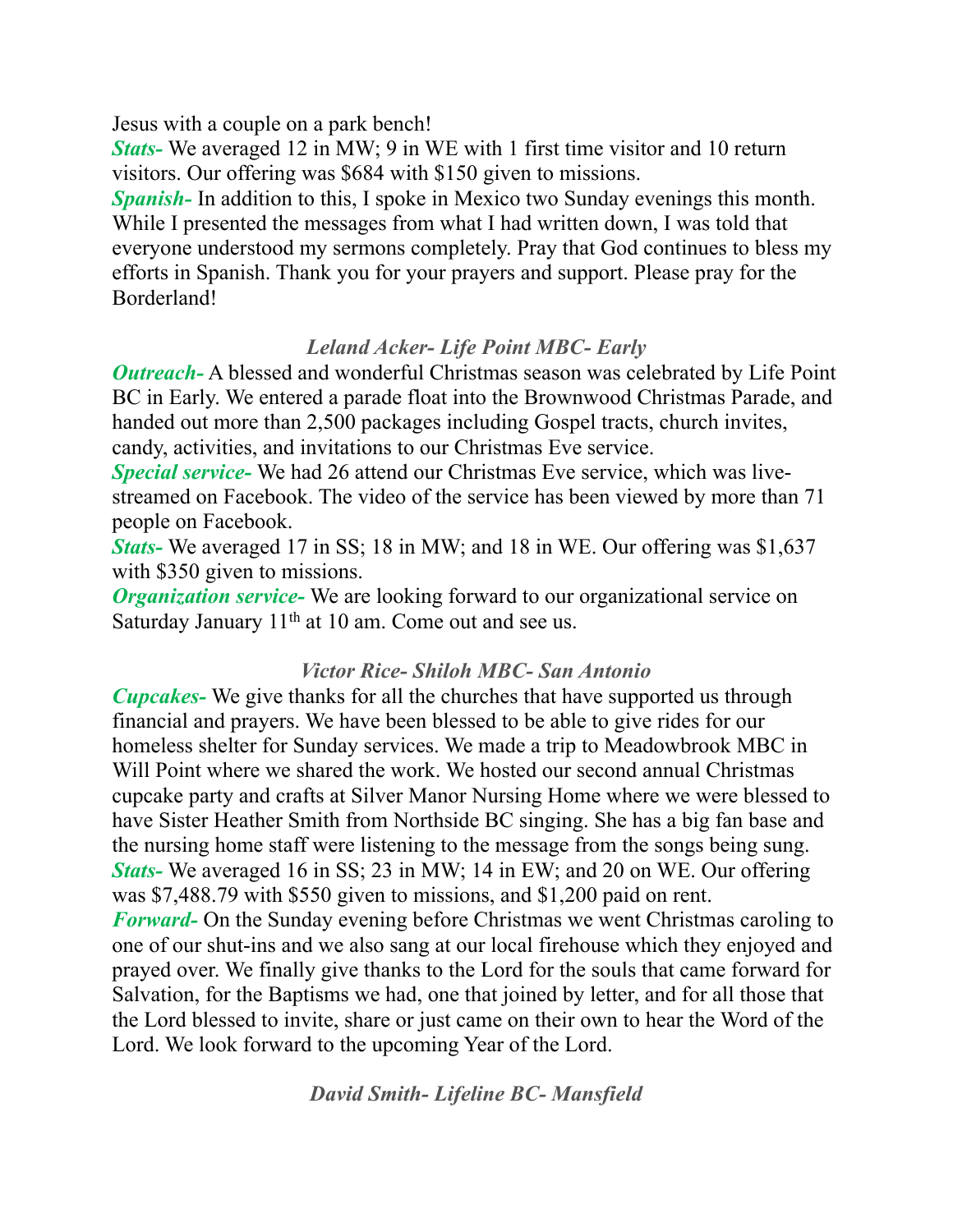*29 in Attendance-* It was our best Sunday of the month! Praise God. We had a Christmas program and gifts and a great time together as a church family. *Spiritual growth needed-* Our group is growing again, but the greatest need is spiritual growth to take place in people's lives. Because we are reaching the unchurched it is an ongoing challenge to help folks grow in the Lord. Please pray for this to occur. We need strong believers.

*Stats-* We averaged 19 in MW and 6 in small groups. Our offering was \$1,881.75 with \$485 given to missions and \$650 paid on rent.

 Have we reached 50? Yes, but about half of them have left for one reason or the other. We are on our second group of 20 and moving toward the 50 goal all over again. Keeps us going! Praying for faithfulness among our new people. *Witnessing*-Yesterday as I was walking my dog in the neighborhood I met a teenager. I asked him how his Christmas was, and he said, it was ok. We don't do Christmas because we are Buddhist, but we respect all religions. He was of Oriental background. He immediately assured me that he respected all religions, and I said, I do too!

 Then I asked him, do you know that all religions have something in common? They all try to be good, and they all want to go to heaven? He said, yes! I then explained the difference between world religions and being a follower of Christ. He was very attentive as I shared the gospel of Jesus Christ our Lord. Pray for him please.

*Help us*- We have benefited so much from different groups coming to help us do door-to-door outreach. We need more help in this way. Would you like to come help us next summer with VBS? We would love to hear from you. The sooner the better. Contact me at 817-726-8781.

## *Steven Haney- MBSF Director- Texas Tech- Lubbock*

*Graduation-* December has been a bittersweet month for us due to one of the students who has been with us the longest having graduated at the end of this fall semester. We are so proud of Savannah Wood and all that she has accomplished and are so grateful for her standing with us and helping us to get to where we are with the MBSF. Even though we know that it is time for her to move on, we are also sad to see her go and will pray for her as she continues to follow God's path for her life.

*9 Students-* We ended the semester with our usual breakfast for dinner at our house during finals week to give the students a break after all the stress from studying and testing. We had a good turnout, even though 3 of our usual students were unable to make it. We had 9 students come out to that with 3 of those being completely new. We have also registered a booth space for Raider Winter Welcome week for new incoming students in January alongside the other student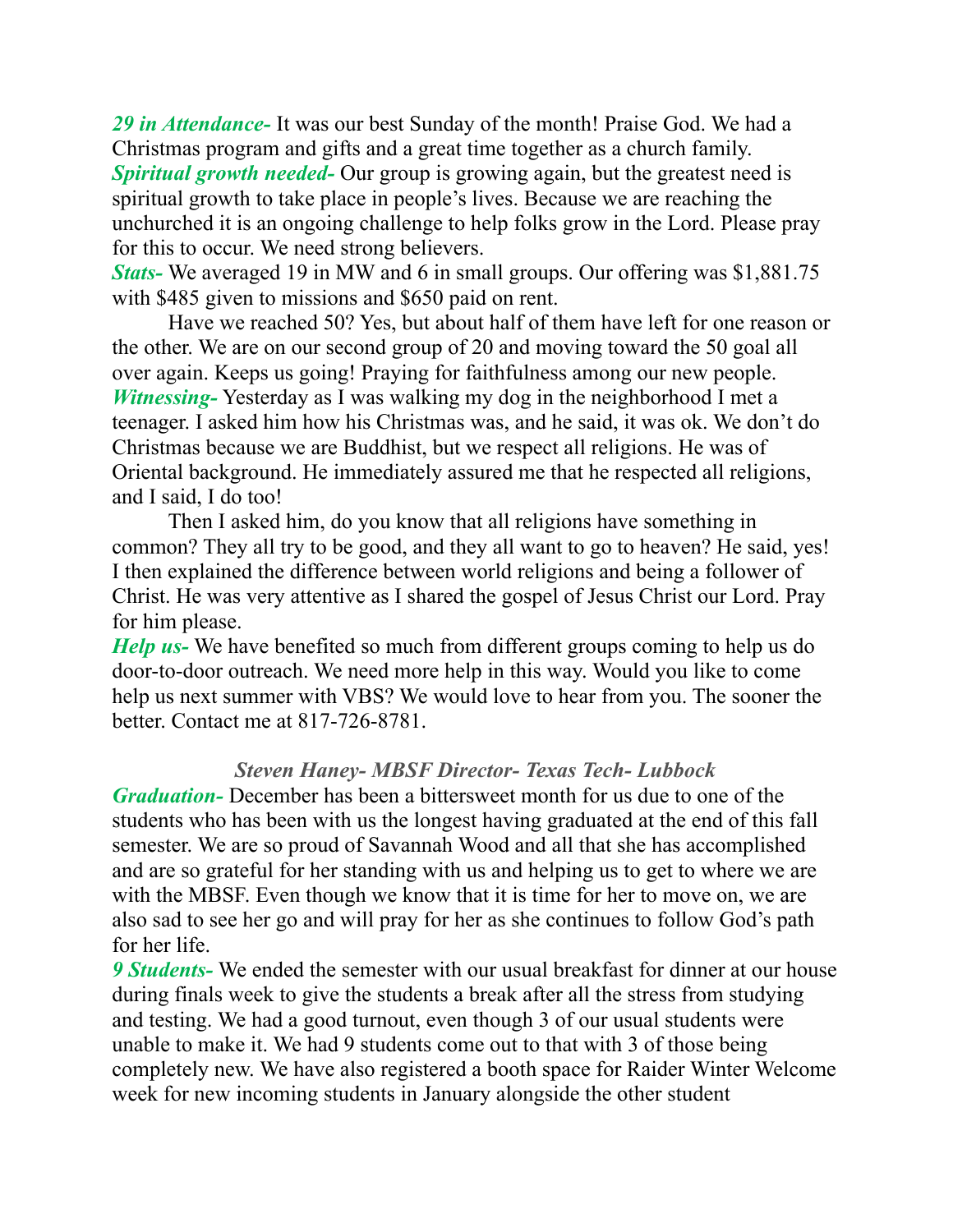organizations. This will be a great opportunity to meet with new students that are looking for someplace to get involved and we would appreciate all the prayers we can get for the contacts we can make through it. Our student president, vicepresident, and myself are working on getting things figured out for our spring semester now that we are registered as a student organization during this winter break.

*Meeting room-* We will be reserving an actual meeting room in the Student Union Building every Monday for our Bible studies and will be looking at possible Bible studies in dorm common areas as well as flyer routes and mailbox advertisements for students. Please continue to pray for us as we figure out all the new methods we have available to us now and how best to utilize them. We are so thankful and blessed by the generosity of the churches of the MBA of Texas in their support and prayers. We are currently at \$3,100/ month of our \$4,500/ month goal to cover salary, MBSF house mortgage and utilities, and miscellaneous expenses. God has definitely been blessing us and we are continuing to push forward in this ministry. If anyone would like to know more just let me know at 903-722-1545 or at [s\\_haneymbsf@outlook.com](mailto:s_haneymbsf@outlook.com). Thank you all and God bless!

# *Landmark MBC- Rocdale*

*Stats-* We are averaging 8 in MW, and having some visitors. *Co-Sponsor-* College Station BC of College Station voted to co-endorse Landmark MBC of Rockdale. They are also assisting us in calling a pastor. *Pastor Needed-* Landmark MBC of Rockdale is praying for, and searching for the pastor that God would have us to have to lead us forward in the future. If you know if a man interested in this position, call 903-279-4416, Bro. Curtis Gilbert, and he will forward the information to Landmark MBC.

# *Daniel Tijerina- A New Beginning BC- Mission*

*Church Growth-* The Lord is in control of all things. He is so good to us. The Mission continues to grow spiritually through our Sunday school classes, prayer, and daily Scripture reading.

*Praises*- We praise God for His provisions, grace and mercy. Remembering Jesus' birth filled our hearts and minds with joy and peace. Singing and praising our God is instilled in us by the Holy Spirit once we believe.

*Fellowship-* We continue to have fellowship with Macedonia MBC, Mt. Calvary MBC, Getsemani MBC, and other churches in the area and in Mexico. We had the honor of visiting the work in Carmago and taking gifts to the children there. We had a wonderful time of fellowship with the church. Bro. David Garcia is doing a tremendous job. God is at work there. Please keep praying for them.

*Future Plans-* We applied for the 1<sup>st</sup> quarter funds for 2020 and are anxiously